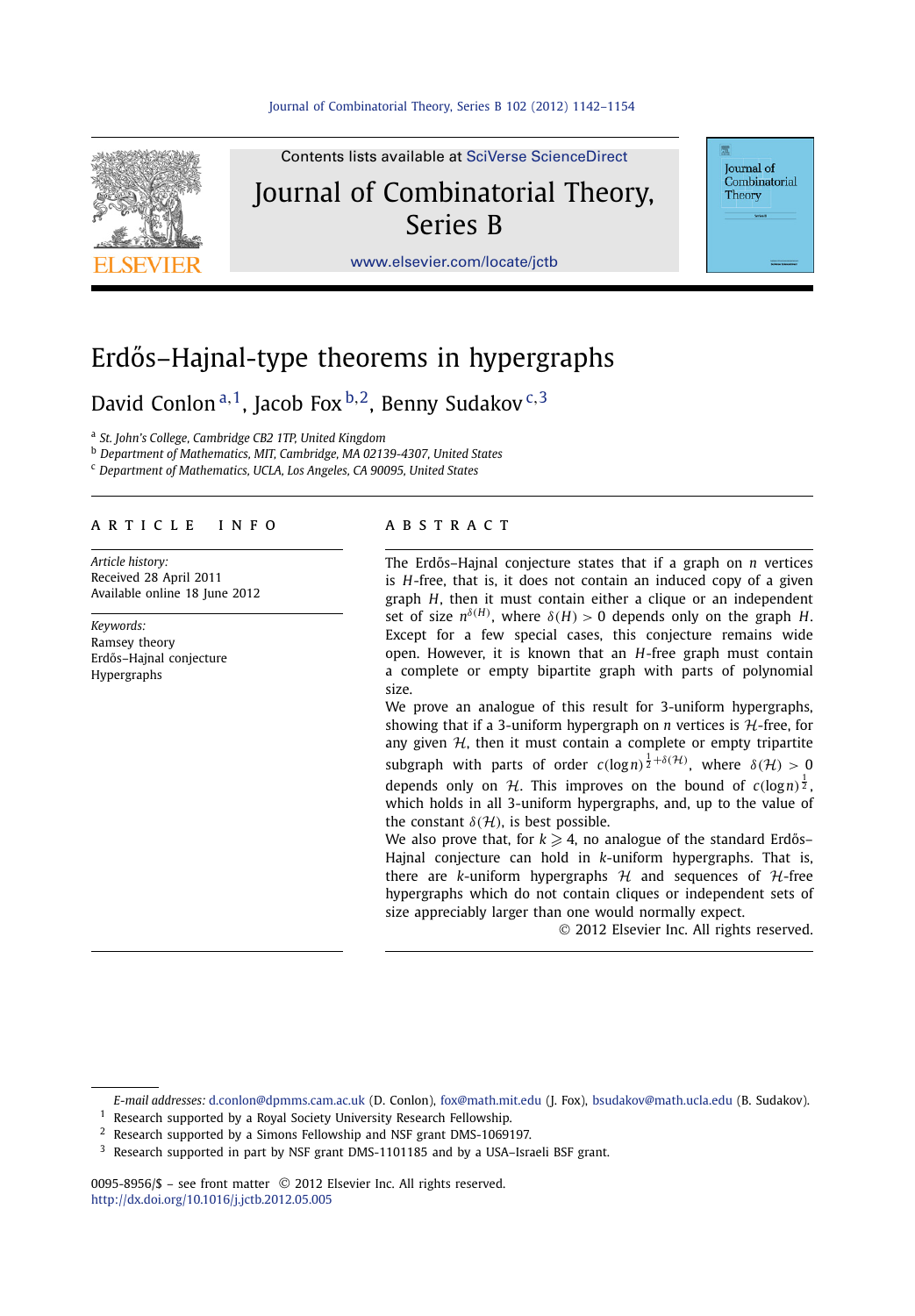#### **1. Introduction**

One version of Ramsey's theorem states that, for any *s* and *t*, there is a natural number *n* such that, in any 2-colouring of the edges of the complete graph  $K_n$ , there is either a red  $K_s$  or a blue  $K_t$ . The smallest number *n* for which this holds is the Ramsey number  $r(s, t)$ . A classical result of Erdős and Szekeres [\[14\]](#page-11-0) implies that, for  $s \geq t$ , we have

$$
r(s,t) \leqslant {s+t-2 \choose t-1} \leqslant s^{t-1}.
$$

Phrasing this differently, we see that every graph on  $n$  vertices which contains no copy of  $K_t$  must have an independent set of size *n*1*/(t*−1*)* .

We call a graph *H*-free if it contains no induced copy of a given graph *H*. The famous conjecture of Erdős and Hajnal [\[11\]](#page-11-0) states that if a graph on *n* vertices is *H*-free then it must contain either a clique or an independent set of size  $n^{\delta(H)}$ , where  $\delta(H) > 0$  depends only on the graph *H*. The observations of the last paragraph imply that this conjecture is true when *H* is a complete graph. Suppose now that we know the conjecture to be true for two graphs  $H_1$  and  $H_2$ . Erdős and Hajnal showed that the conjecture will then also hold for a graph *H* formed by connecting the vertices of  $H_1$  and  $H_2$  by either a complete or an empty bipartite graph. This easily allows one to prove the conjecture for all graphs with at most 4 vertices except *P*4, the path with 3 edges.

A more general result, due to Alon, Pach and Solymosi [\[2\],](#page-11-0) says that if  $H_1$  and  $H_2$  have the Erdős– Hajnal property then so does the graph *H* formed by blowing up a vertex of *H*<sup>1</sup> and replacing it with a copy of  $H_2$ . The conjecture is also known for some graphs which do not fall naturally into these inductively defined classes (but which may be added as base cases to widen the range of these classes). For example, Erdős and Hajnal noted that since graphs with no induced  $P_4$  are perfect the conjecture is true for *P*4. More recently, Chudnovsky and Safra [\[3\]](#page-11-0) have shown that the conjecture holds for the bull, a self-complementary graph on 5 vertices consisting of a triangle with two pendant edges. The smallest cases that now remain open are the cycle  $C_5$  and the path  $P_5$ .

For general *H*, Erdős and Hajnal proved that if a graph on *n* vertices is *H*-free then it must contain a clique or an independent set of size *ec(H)* <sup>√</sup>log*n*. This is a significant improvement over the bound of *c* log*n* which, by Ramsey's theorem, holds in all graphs, but it is still quite far from the conjecture. However, as observed in [\[12\],](#page-11-0) their method does allow one to find complete or empty bipartite subgraphs each side of which are of polynomial size. Recently, Fox and Sudakov [\[17\]](#page-11-0) went one step further by proving that there is either a complete bipartite graph or an independent set of polynomial size. For further related results, see [\[1,4,15,16,27,29\].](#page-11-0)

For 3-uniform hypergraphs, Erdős and Rado [\[13\]](#page-11-0) proved that, in any 2-colouring of the edges of the complete graph  $K_n^{(3)}$  on *n* vertices, there is a monochromatic clique of size *c* log log *n*. Phrased differently, this says that any 3-uniform hypergraph on *n* vertices contains either a clique or an independent set of size *c* log log*n*. Given the situation for graphs, it is tempting to conjecture that if a 3-uniform hypergraph on *n* vertices is H-free, for some given H, then there should be a clique or an independent set of size much larger than log log*n*. We feel, but have been unable to prove, that for general  $H$  this may be too much to expect.

However, at least for some excluded hypergraphs, an Erdős-Hajnal-type estimate does appear to hold. Let  $r_3(s,t)$  be the smallest number *n* such that, in any 2-colouring of the edges of  $K_n^{(3)}$ , there is a red  $K^{(3)}_s$  or a blue  $K^{(3)}_t$ . A recent result of the authors [\[6\],](#page-11-0) improving on the work of Erdős and Rado, implies that, for *t* fixed,

$$
r_3(s,t) \leqslant 2^{c_ts^{t-2}\log s}.
$$

It follows that any 3-uniform hypergraph with *n* vertices which does not contain a copy of  $K_t^{(3)}$  must contain an independent set of size roughly *(*log*n/* log log*n)*<sup>1</sup>*/(t*−2*)* .

Even this is only progress in a weak sense. It is not yet known whether log log*n* is the correct order of magnitude for Ramsey's theorem in 3-uniform hypergraphs. Indeed, this question has become rather notorious, Erdős offering \$500 dollars for its resolution. The best construction, given by a random hypergraph, only tells us that there are hypergraphs on *n* vertices with no clique or independent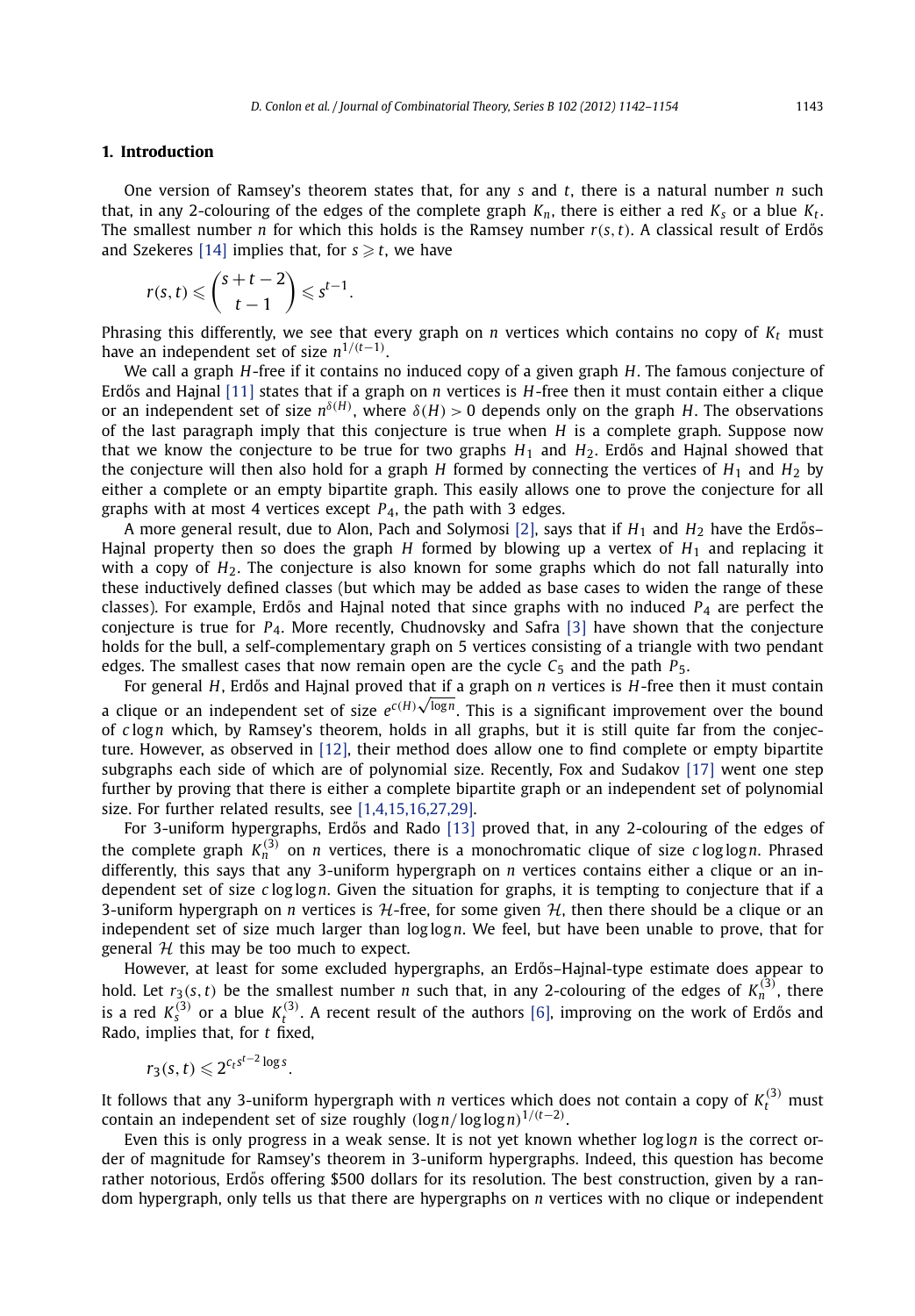<span id="page-2-0"></span>set of size  $c(\log n)^{\frac{1}{2}}$ . So we cannot say with certainty whether the estimate for  $K_t^{(3)}$ -free graphs really does improve on the general bound.

Given this state of affairs, we follow a different route, suggested by Rödl and Schacht [\[30\],](#page-12-0) attempting to extend the bipartite counterpart of the Erdős–Hainal theorem to tripartite 3-uniform hypergraphs. In any given 3-uniform hypergraph on *n* vertices, one may always find a complete or empty tripartite subgraph with parts of order at least *c(*log*n)* 1 <sup>2</sup> . This follows from a standard extremal result due to Erdős [\[10\].](#page-11-0) We improve this result for  $H$ -free graphs.

**Theorem 1.1.** Let H be a 3-uniform hypergraph. Then there exists a constant  $\delta(H) > 0$  such that, for n suffi*ciently large, any* H*-free* 3*-uniform hypergraph on n vertices contains a complete or empty tripartite subgraph* each part of which has order at least  $(\log n)^{\frac{1}{2}+\delta(\mathcal{H})}.$ 

This improves upon a result of Rödl and Schacht [\[30\].](#page-12-0) They used the regularity method for hypergraphs to show that the size of the largest complete or empty tripartite subgraph grows faster than the function (log*n*)<sup>1</sup> by a factor tending to infinity. However, because their result depends upon the regularity lemma, it does not provide good bounds on this factor.

Our result, on the other hand, is not far from best possible, since, for many  $H$ , one cannot do better than *c* log*n*. To see this, consider the random graph on the vertex set {1*,* 2*,...,n*} where each edge is chosen with probability  $\frac{1}{2}$ . For *c* sufficiently large, with high probability, this graph contains no complete or empty bipartite graph with parts of order *c* log*n*. Fix such a graph and call it *Gn*. Let  $\mathcal{G}_n$  be the 3-uniform hypergraph on the same vertex set whose edge set consists of all those triples  $(i_1, i_2, i_3)$  with  $i_1 < i_2 < i_3$  such that  $(i_1, i_2)$  is an edge in  $G_n$ .

It is easy to see that  $G_n$  contains no complete or empty tripartite subgraph with sets of size  $c \log n$ . Suppose otherwise and let *U*, *V* and *W* be subsets of size *c* log*n* which define such a tripartite graph. Without loss of generality, assume that the largest vertex *w*, in the ordering inherited from the integers, lies in *W* . Then, by construction, there must be a complete or empty bipartite subgraph in  $G_n$  between *U* and *V*, a contradiction. Now, for any subset *X* of the vertices of  $G_n$ , let  $x_1$  and *x*<sub>2</sub> be the two smallest vertices in *X*. Then, again by construction, for every  $x \in X \setminus \{x_1, x_2\}$ , either all edges of the form  $(x_1, x_2, x)$  are in  $\mathcal{G}_n$  or none of them are. Choose a small hypergraph H containing no vertex pair  $(x_1, x_2)$  with this property. For example, one may take H to be a tight cycle on five vertices, that is, with vertices  $\{1, 2, 3, 4, 5\}$  and edge set  $\{123, 234, 345, 451, 512\}$ . Then  $\mathcal{G}_n$  is  $\mathcal{H}\text{-free}$ . Since it also contains no tripartite subgraph of size *c* log*n*, this completes our claim.

The proof of Theorem 1.1 relies upon a new embedding lemma which says that if the edges of  $G$  are fairly well-distributed, in the sense that in any graph containing many triangles a positive proportion of these triangles form edges both of G and of its complement  $\overline{G}$ , then one may embed an induced copy of any particular small hypergraph  $H$ . If the hypergraph is not well-distributed in the sense described above, then it turns out that it must contain a complete or empty tripartite subgraph which is much larger than one would normally expect.

Despite this description being a reasonable one for any uniformity, the proof does not extend to the *k*-uniform case for any  $k \geqslant 4.$  We will say more about this in the concluding remarks. For now, we will return to considering the analogue of the usual Erdős–Hajnal problem in hypergraphs. That is, given an  $H$ -free  $k$ -uniform hypergraph, how large of a clique or independent set must it contain?

Let  $r_k(\ell)$  be the diagonal Ramsey function, that is, the minimum *n* such that in any 2-colouring of the edges of  $K_n^{(k)}$  there is a monochromatic copy of  $K_{\ell}^{(k)}$ . The tower function  $t_k(x)$  is defined by  $t_1(x) = x$  and  $t_{i+1}(x) = 2^{t_i(x)}$ . A result of Erdős and Rado [\[13\]](#page-11-0) states that  $r_k(\ell) \leqslant 2^{\binom{r_{k-1}(\ell-1)}{k-1}+1}$ . For  $k \geqslant 4$ , this implies that

$$
r_k(\ell) \leq t_{k-2} \big( \big( r_3(c_k \ell) \big)^3 \big).
$$

On the other hand, a result of Erdős and Hajnal (see  $[9,23]$ ), referred to as the stepping-up lemma, allows one, for  $k \geqslant 4$ , to take a colouring of the  $(k-1)$ -uniform hypergraph on *n* vertices containing no monochromatic cliques of size  $\ell$  and to show that there is a colouring of the  $k$ -uniform hypergraph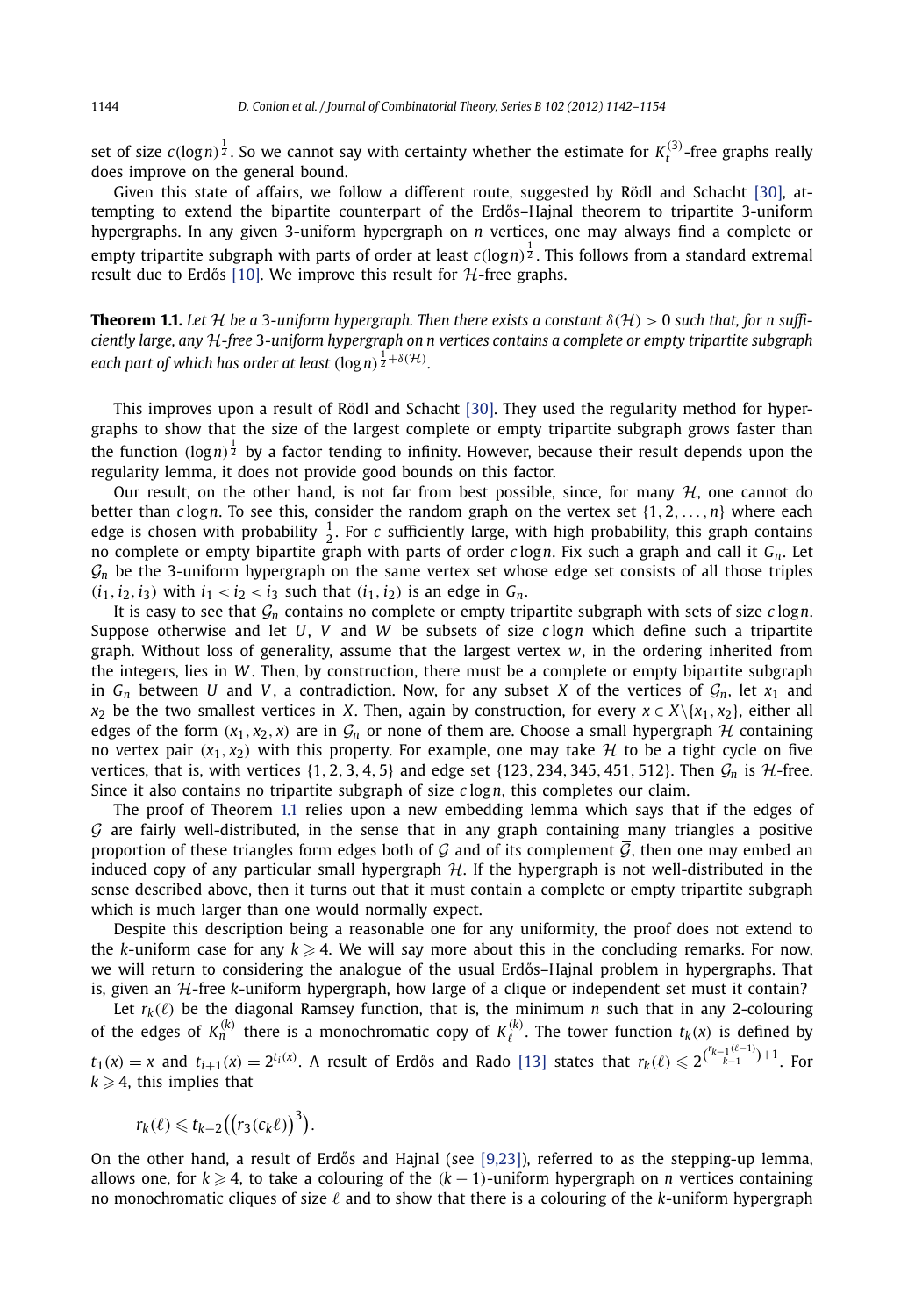<span id="page-3-0"></span>on  $2^n$  vertices containing no monochromatic clique of size  $2\ell + k - 5$ . In particular, this can be used to show that, for  $\ell$  sufficiently large,

$$
r_k(\ell) \geq t_{k-2}(r_3(c'_k\ell)).
$$

Therefore, once the asymptotic behaviour of  $r_3(\ell)$  is understood, so is that of  $r_k(\ell)$ . To be more precise, let  $r_k^{-1}$  be the inverse function of  $r_k$ . Restating the results quoted above and using the fact that  $r_3(\ell)$ is at least exponential in  $\ell$  tells us that, for  $k \geqslant 3$  and *n* sufficiently large depending on  $k$ ,  $r_k^{-1}(n)$  has upper and lower bounds of the form

$$
a'_{k}r_{3}^{-1}(\log_{(k-3)} n) \leq r_{k}^{-1}(n) \leq a_{k}r_{3}^{-1}(\log_{(k-3)} n),
$$

*where*  $log_{(0)}(x) = x$  and, for *i* ≥ 1,  $log_{(i)}(x) = log(log_{(i-1)}(x))$  is the iterated logarithm.

For an Erdős–Hajnal-type theorem to hold, we would therefore need that whenever a hypergraph on *n* vertices is H-free there is a clique or independent set of size much larger than  $r_3^{-1}(\log_{(k-3)} n)$ . We will disprove this by showing that there are already simple examples of hypergraphs  $\mathcal{H}$  which are not contained in step-up colourings. This implies the following theorem.

**Theorem 1.2.** For  $k \ge 4$ , there exists a constant  $c_k$ , a k-uniform hypergraph H and a sequence  $\mathcal{G}_n$  of H-free  $k$ -uniform hypergraphs with n vertices such that the size of the largest clique or independent set in  $\mathcal{G}_n$  is at  $\frac{1}{2}$  *most*  $c_k r_k^{-1}$  *(n)*.

In the next two sections, we will prove Theorem [1.1](#page-2-0). In Section [4,](#page-9-0) we will study properties of stepping-up lemmas in order to prove Theorem 1.2. We conclude with several remarks in Section [5.](#page-10-0) Throughout the paper, we systematically omit floor and ceiling signs whenever they are not crucial for the sake of clarity of presentation. We also do not make any serious attempt to optimise absolute constants in our statements and proofs. All logarithms, unless otherwise stated, are taken to the base *e*. As is quite customary in Ramsey theory, our approach to the problems in this paper is asymptotic in nature. We thus assume that the underlying parameter (normally the order of the graph/hypergraph) is sufficiently large whenever necessary.

#### **2. The embedding lemma**

The *edge density*  $d(X, Y)$  between two disjoint vertex subsets *X*, *Y* of a graph *G* is the fraction of pairs  $(x, y) \in X \times Y$  that are edges of G. That is,  $d(X, Y) = \frac{e(X, Y)}{|X||Y|}$ , where  $e(X, Y)$  is the number of edges with one endpoint in *X* and the other in *Y* .

**Definition.** A graph *G* on *n* vertices is said to be bi- $(\epsilon, \rho)$ -dense if, for all *X* and *Y* with  $X \cap Y = \emptyset$ and  $|X|, |Y| \geq \epsilon n$ , the density of edges  $d(X, Y)$  between X and Y satisfies  $d(X, Y) \geq \rho$ .

This definition, introduced by Graham, Rödl and Ruciński [\[21\],](#page-11-0) has proved very useful in Ramsey theory (see, for example, [\[5,7,18,22,32\]\)](#page-11-0). The reason for this is that there is an embedding lemma which says that for any given *H* and  $\rho$  there exists an  $\epsilon$  such that if *G* is a sufficiently large bi- $(\epsilon, \rho)$ -dense graph then *G* contains a copy of *H*. More generally, if both *G* and its complement  $\overline{G}$ are bi- $(\epsilon, \rho)$ -dense, for  $\epsilon$  sufficiently small, then *G* will contain an induced copy of *H*. Moreover, the dependency of  $\epsilon$  on  $\rho$  is polynomial, that is,  $\epsilon = \rho^{c(H)}$  (up to a constant factor, which we ignore for convenience). To see why this is helpful, by taking  $\rho = n^{-1/2c(H)}$ , we have that if *G* and  $\overline{G}$  are both bi-*(n*−1*/*<sup>2</sup>*,ρ)*-dense, then there is an induced copy of *H* in *G*. Suppose, on the other hand, that either *G* or *G* is not bi-*(n*−1*/*<sup>2</sup>*,ρ)*-dense. Without loss of generality, we may assume that *G* is the bad graph. This implies that there are two disjoint subsets *X* and *Y* with  $|X|, |Y| \geqslant n^{1/2}$  and density less than  $\rho$  in *G*. In the complement  $\overline{G}$ , this says that the density between *X* and *Y* is at least 1 −  $\rho$ . By the choice of  $\rho$ , this in turn implies that there is an empty bipartite graph with parts each of polynomial size.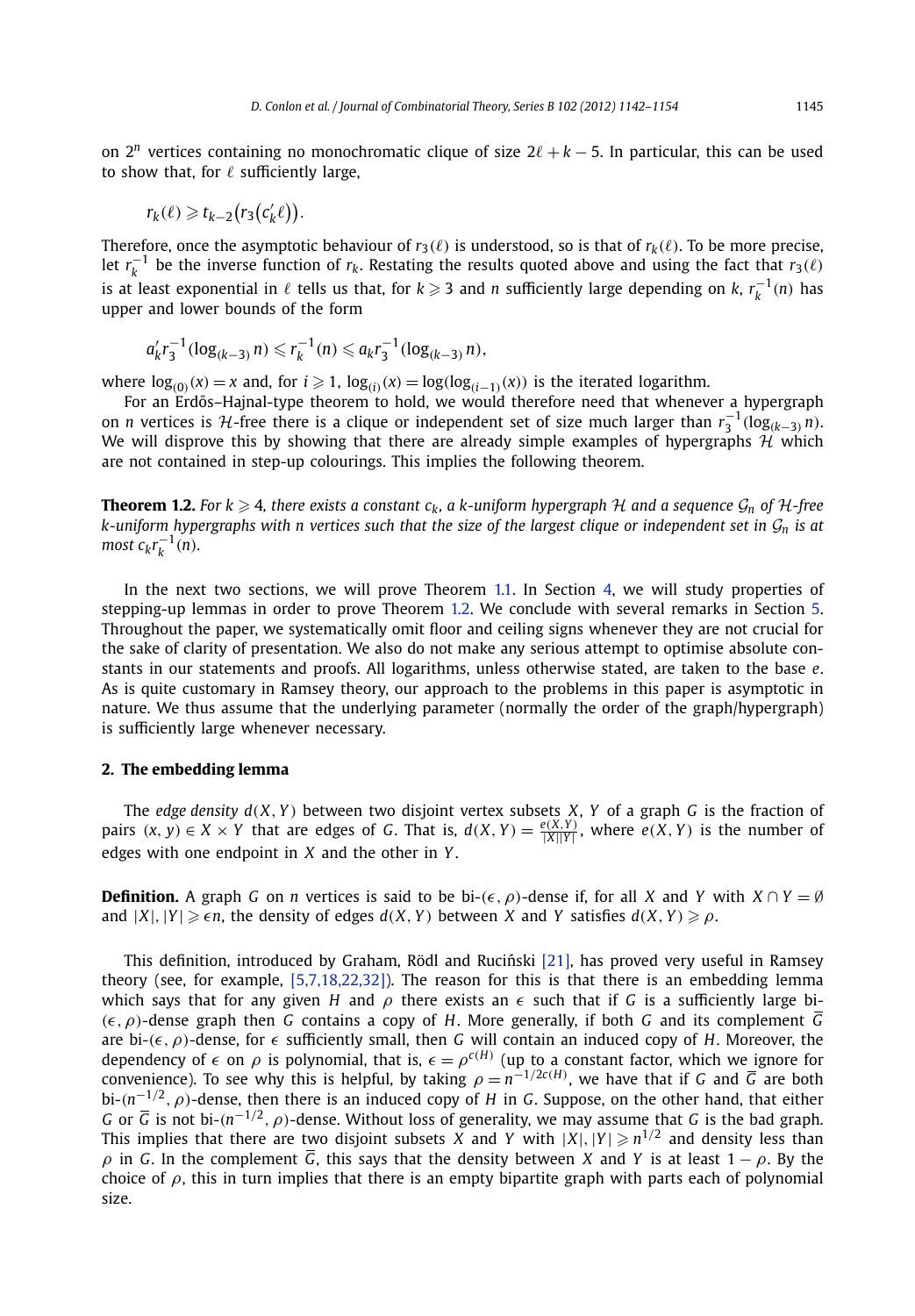<span id="page-4-0"></span>We would like to imitate this argument for 3-uniform hypergraphs. There are several steps. Firstly, we need to find the correct notion of tri-density. We then need to show that this yields an appropriate embedding lemma. Finally, we need to show that if a hypergraph is not tri-dense, then it contains a large empty tripartite subgraph. We will deal with the first two of these in this section.

Roughly speaking, a graph is bi-dense if, between any two large vertex sets, there are many edges. It is tempting to define tri-density in a similar fashion, by saying that between any three large vertex sets there should be many edges. Unfortunately, there are examples of 3-uniform hypergraphs which are tri-dense in this sense but do not contain any copies of  $K_4^{(3)}$  or even  $K_4^{(3)}$  with one edge removed<br>(see, for example, [\[25\]\)](#page-11-0). Instead, it is necessary to define tri-density with respect to edge sets. This is similar to the sort of quasirandomness which arises in the study of hypergraph regularity [\[19,20,26,](#page-11-0) [28,31\].](#page-11-0) Formally, we have the following definition.

**Definition.** A 3-uniform hypergraph G on *n* vertices is said to be tri- $(\epsilon, \rho)$ -dense if for any three disjoint vertex subsets  $V_1$ ,  $V_2$  and  $V_3$  and any triple of bipartite graphs  $G_{12}$ ,  $G_{23}$  and  $G_{31}$ , with  $G_{ij}$ between  $V_i$  and  $V_j$ , for which there are at least  $\epsilon n^3$  triangles with one edge in each of the  $G_{ij}$ , a  $\rho$ -proportion of these triangles form edges in  $\mathcal{G}$ .

We now prove an embedding lemma to complement this definition. We will need a notion of bi-density defined for bipartite graphs.

**Definition.** A bipartite graph *G* between sets *U* and *V* is said to be bi- $(\epsilon, \rho)$ -dense if, for all *X* and *Y* with *X* ⊆ *U*, *Y* ⊆ *V* and  $|X|$  ≥  $\epsilon$   $|U|$ ,  $|Y|$  ≥  $\epsilon$   $|V|$ , the density of edges *d*(*X*, *Y*) between *X* and *Y*  $\mathsf{satisfies}\ d(X,Y) \geqslant \rho.$ 

**Lemma 2.1.** Let  $\mathcal H$  be a complete 3-uniform hypergraph on  $t\geqslant 3$  vertices  $\mathsf v_1,\ldots,\mathsf v_t$ , where each edge has been assigned a colour from the set {1, 2, . . . ,  $\ell$ }, and let  $\rho>0$  be a positive constant. Let  $\epsilon=(2t)^{-10}\rho^{3t^2}$ . Then, if  $G$  is an  $\ell$ -coloured 3-uniform hypergraph on  $n \geqslant (2t)^{10} \rho^{-3t^2}$  vertices which is tri- $(\epsilon,\rho)$ -dense in each of the *colours,* G *contains a copy of* H*.*

**Proof.** Let the vertices of H be  $v_1, v_2, \ldots, v_t$  and let  $\chi: \binom{V(\mathcal{H})}{3} \to \{1, 2, \ldots, \ell\}$  be the colouring of the edges of H. Split the vertex set  $V(G)$  into *t* vertex sets  $U_1, \ldots, U_t$  each of size  $n/t$ . We will embed the graph H one vertex at a time, embedding  $v_i$  into  $f(v_i) \in U_i$ . We will prove by induction on *i* that when vertices  $v_1, v_2, \ldots, v_i$  have been embedded, there are vertex sets  $U^i_j$ , for  $j > i$ , and graphs  $G^{i}_{jk}$ , for  $i < j < k \leqslant t$ , such that the following conditions hold.

- 1.  $|U^i_j| \ge c_i n$  with  $c_i = \frac{1}{t} \rho^{i^2/2}$ ;
- 2.  $G_{jk}^i$  is a bipartite graph between  $U_j^i$  and  $U_k^i$  which is bi- $(\epsilon_i, \rho^i)$ -dense with  $\epsilon_i = \frac{1}{2t^2} \rho^{t^2 i^2/2}$ ;
- 3. for every  $h \leq i$ , every edge in  $G^i_{jk}$  forms an edge of  $\mathcal G$  of colour  $\chi(h, j, k)$  with  $f(v_h)$  and, for all  $h_1 < h_2 \leqslant i$ , every vertex in  $U^i_j$  forms an edge of  $\mathcal G$  of colour  $\chi(h_1,h_2,j)$  with  $f(v_{h_1})$  and  $f(v_{h_2})$ .

For  $i=0$ , we let  $U_j^0=U_j$  and  $G_{jk}^0$  be the complete graph between  $U_j$  and  $U_k$ . The three conditions then hold trivially. Suppose, therefore, that we have embedded vertices  $v_1, v_2, \ldots, v_i$  while maintaining conditions 1, 2 and 3 and that we now wish to embed  $v_{i+1}$ .

Let  $W_{i+1}$  be the set of vertices in  $U_{i+1}^i$  such that the neighbourhood  $U_j^i(w)$  of  $w$  in the graph  $G^i_{i+1,j}$ , for each  $i+2\leqslant j\leqslant t$ , has size at least  $\rho^i|U^i_j|$ . By the bi- $(\epsilon_i,\rho^i)$ -density condition on  $G^i_{i+1,j}$ , there are at most  $\epsilon_i|U^i_{i+1}|\leqslant \epsilon_i n$  vertices in  $U^i_{i+1}$  with fewer than  $\rho^i|U^i_j|$  neighbours in  $U^i_j$ . Adding over all  $i + 2 \leqslant j \leqslant t$ , we have, since  $c_i \geqslant 2t\epsilon_i$ , that

$$
|W_{i+1}| \geq |U_{i+1}^i| - t\epsilon_i n \geqslant \frac{c_i}{2}n.
$$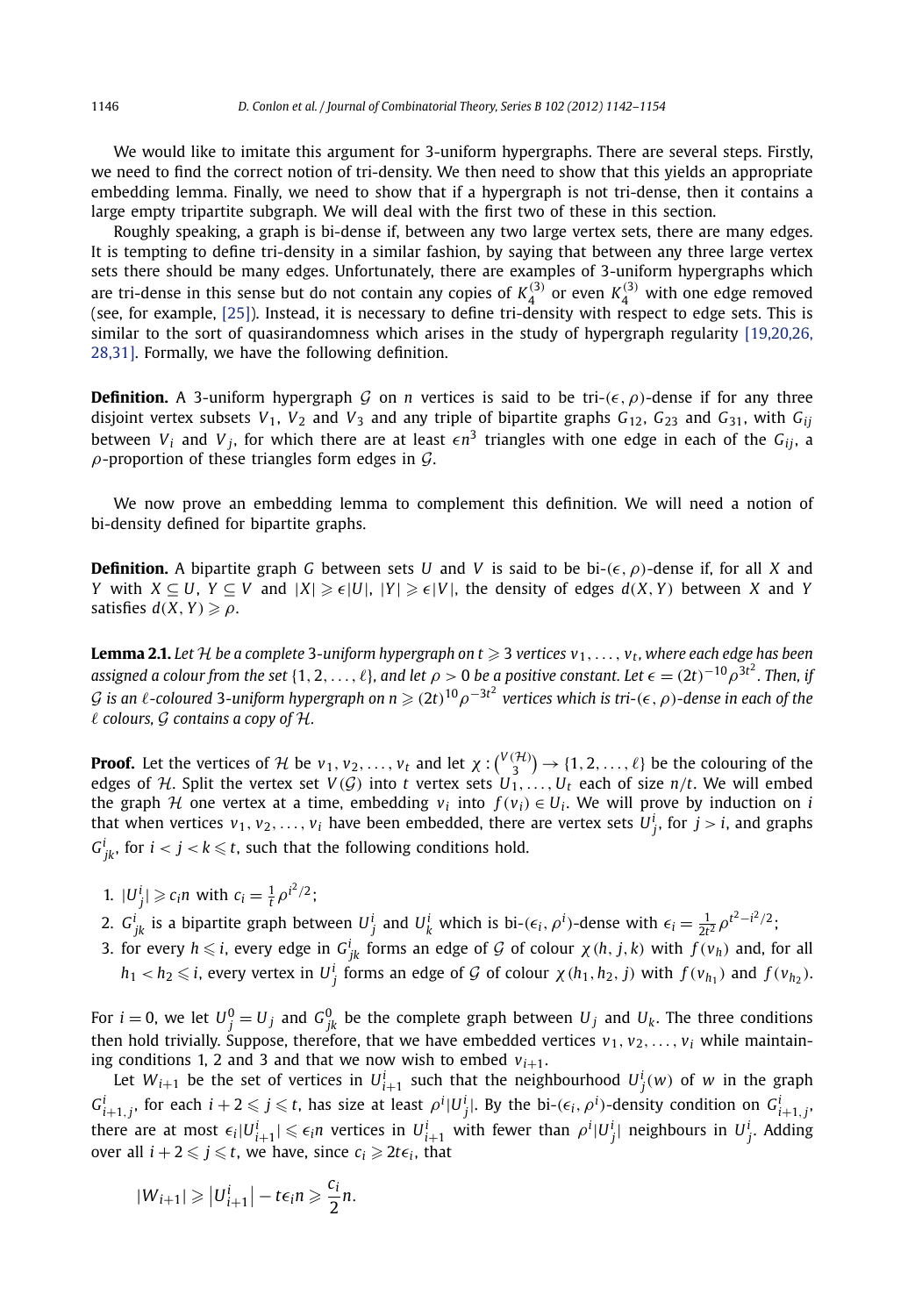Given a vertex  $w \in W_{i+1}$  and  $i+2 \leqslant j < k \leqslant t$ , let  $H_{jk}(w)$  be the subgraph of  $G^i_{jk}$  between  $U_j^i(w)$  and  $U_k^i(w)$  consisting of those edges xy with  $\chi(w, x, y) = \chi(i + 1, j, k)$ . Let  $W_{jk}^{i+1}$  be the set of vertices  $w \in W_{i+1}$  such that the graph  $H_{jk}(w)$  is not bi- $(\epsilon_{i+1}, \rho^{i+1})$ -dense between  $U_j^i(w)$  and  $U_k^i(w)$ . Note that for any  $w \in W_{jk}^{i+1}$  there exist subsets  $Y_j(w) \subseteq U_j^i(w)$  and  $Y_k(w) \subseteq U_k^i(w)$  such that  $|Y_j(w)| \geqslant \epsilon_{i+1} |U_j^i(w)|, |Y_k(w)| \geqslant \epsilon_{i+1} |U_k^i(w)|$  and the density of  $H_{jk}(w)$  between them is less than  $\rho^{i+1}$ .

Let  $J_{i+1,j}$  be the graph between  $W_{jk}^{i+1}$  and  $U_j^i$  connecting  $w$  to  $Y_j(w)$  and let  $J_{i+1,k}$  be defined similarly. Note that

$$
|Y_j(w)| \geq \epsilon_{i+1} |U_j^i(w)| \geq \epsilon_{i+1} \rho^i |U_j^i| \geq \epsilon_i |U_j^i| \tag{1}
$$

and, similarly,  $|Y_k(w)| \geqslant \epsilon_i |U_k^i|$ . Since the graph  $G_{jk}^i$  is bi- $(\epsilon_i, \rho^i)$ -dense between  $U_j^i$  and  $U_k^i$ , the tripartite graph between  $W^{i+1}_{jk}$ ,  $U^i_j$  and  $U^i_k$  where the subgraphs are  $J_{i+1,j}$ ,  $J_{i+1,k}$  and  $G^i_{jk}$  has at least  $\rho^i \sum_{w \in W^{i+1}_{jk}} |Y_j(w)| |Y_k(w)|$  triangles. If  $|W^{i+1}_{jk}| \geqslant \frac{|W_{i+1}|}{2t^2} \geqslant \frac{c_i}{4t^2} n$ , by (1), this is at least

$$
\rho^{i}\epsilon_{i}^{2}\big|W_{jk}^{i+1}\big|\big|U_{j}^{i}\big|\big|U_{k}^{i}\big|\geqslant\rho^{i}\epsilon_{i}^{2}c_{i}^{2}\big|W_{jk}^{i+1}\big|n^{2}\geqslant\frac{\rho^{i}\epsilon_{i}^{2}c_{i}^{3}}{4t^{2}}n^{3}\geqslant\epsilon n^{3}
$$

triangles. Therefore, by the definition of tri-density, at least a *ρ*-proportion of these triangles, that is, at least  $\rho^{i+1} \sum_{w \in W^{i+1}_{ik}} |Y_j(w)| |Y_k(w)|$  triangles will be in the colour  $\chi(i+1, j, k)$ .

On the other hand, the number of 3-uniform edges in colour  $\chi(i + 1, j, k)$  which contain *w* and have one edge in each of  $J_{i+1,j}$ ,  $J_{i+1,k}$  and  $G^i_{jk}$  is the number of edges in  $H_{jk}(w)$  between  $Y_j(w)$  and  $Y_k(w)$ . By definition of  $Y_j(w)$  and  $Y_k(w)$ , this is less than  $\rho^{i+1}|Y_j(w)||Y_k(w)|$ . Therefore, the total number of 3-uniform edges with colour  $χ(i + 1, j, k)$  in the tripartite graph is less than  $\rho^{i+1}\sum_{w\in W^{i+1}_{ik}}|Y_j(w)||Y_k(w)|$ . This is a contradiction. We must therefore have that  $|W^{i+1}_{jk}|\leq \frac{|W_{i+1}|}{2t^2}$ .

Note therefore that the number of vertices *w* in  $W_{i+1}$  which are not in  $W_{jk}^{i+1}$  for any  $i+2 \leq$  $j < k \leqslant t$  is at least  $|W_{i+1}| - {t-i-1 \choose 2}\frac{|W_{i+1}|}{2t^2} \geqslant \frac{|W_{i+1}|}{2} \geqslant \frac{c_i}{4}n$ . Let  $f(v_{i+1}) = w_{i+1}$  be any vertex from this set. For  $i+2\leqslant j\leqslant t$ , let  $U_j^{i+1}=U_j^i(w_{i+1})$  and, for  $i+2\leqslant j< k\leqslant t$ , let  $G_{jk}^{i+1}=H_{jk}(w_{i+1}).$  Note that  $|U_j^{i+1}| \geqslant \rho^i |U_j^i| \geqslant \rho^i c_i n \geqslant c_{i+1} n$  and  $G_{jk}^{i+1}$  is bi- $(\epsilon_{i+1}, \rho^{i+1})$ -dense between  $U_j^{i+1}$  and  $U_k^{i+1}$ .

Finally, by definition, for every edge xy in  $G_{jk}^{i+1} = H_{jk}(w_{i+1}), \ \chi(w_{i+1}, x, y) = \chi(i+1, j, k)$  and, for every  $h\leqslant i$  and every  $x\in U_j^{i+1}$ ,  $\chi(f(v_h),w_{i+1},x)=\chi(h,i+1,j).$  Therefore, all 3 conditions are satisfied and the result follows by induction.  $\Box$ 

The particular case where  $\ell = 2$  implies that for any given H and  $\rho$  there is a constant  $\epsilon$ , polynomial in  $\rho$ , such that if G and its complement  $\overline{G}$  are tri- $(\epsilon, \rho)$ -dense then G contains an induced copy of  $H$ . This is all we will require to prove Theorem [1.1.](#page-2-0)

## **3. A tripartite Erdos–Hajnal theorem ˝**

The problem of Zarankiewicz [\[33\]](#page-12-0) asks for the maximum number *z(m,n*; *s,t)* of edges in a bipartite graph *G* which has *m* vertices in the first class, *n* vertices in the second and does not contain a complete bipartite subgraph  $K_{s,t}$  with *s* vertices in the first class and *t* in the second. In their celebrated paper, Kővári, Sós and Turán  $[24]$  used double counting together with the pigeonhole principle to give a general upper bound on  $z(m, n; s, t)$ . Using this technique, we obtain the following simple lemmas which we will need to analyse 3-uniform hypergraphs which are not tri-dense. The degree  $d(v)$  of a vertex  $v$  is the number of vertices adjacent to  $v$ .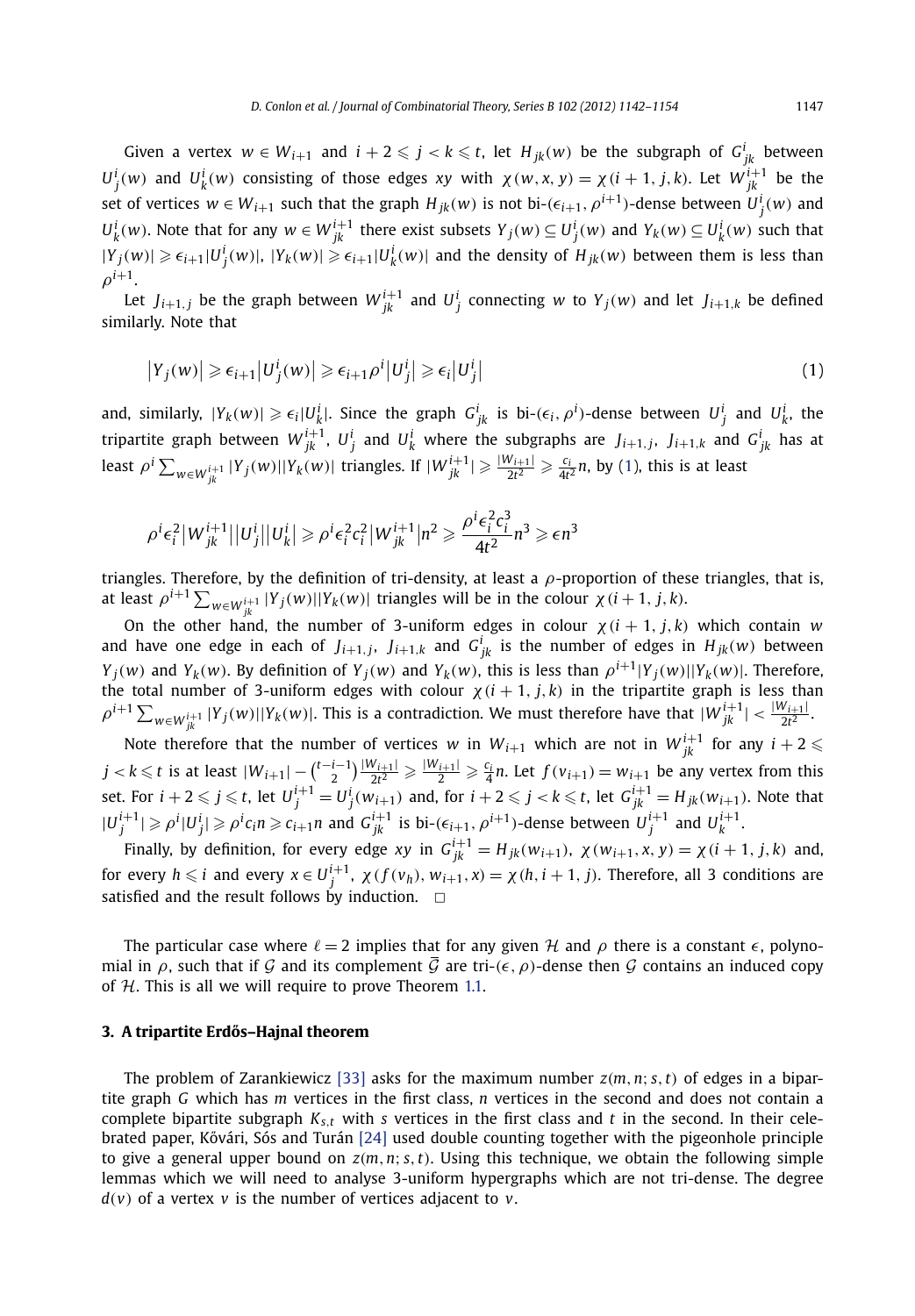<span id="page-6-0"></span>**Lemma 3.1.** Let G be a bipartite graph with parts A and B and at least  $\epsilon$ |A||B| edges and suppose that s<sup>3/2</sup>  $\leq$ <br> $\frac{\epsilon}{2}$ |A|. Then G contains a complete bipartite subgraph K<sub>s,t</sub> with s vertices from A and t = e<sup>-s</sup> *from B.*

**Proof.** The number of pairs  $(U, v)$  with  $U$  being a subset of  $A$  of size  $s$  and  $v$  being a vertex in  $B$ adjacent to every vertex of *U* is at least

$$
\sum_{v\in B}\binom{d(v)}{s}\geqslant |B|\binom{\epsilon|A|}{s}\geqslant |B|\frac{(\epsilon|A|)^s}{s!}e^{-s^{1/2}},
$$

where the inequalities follow from the convexity of  $f(x) = \binom{x}{s}$  and the fact that, for  $s^{3/2} \leq \frac{\epsilon}{2}|A|$  and  $x = \epsilon |A|$ ,

$$
x(x-1)\cdots(x-s+1) \geq x^s \prod_{i=1}^{s-1} \left(1-\frac{i}{x}\right) \geq x^s e^{-2\sum_{i=1}^{s-1} \frac{i}{x}} \geq x^s e^{-s^2/x} \geq x^s e^{-s^{1/2}}.
$$

Here we used that  $1 - z \ge e^{-2z}$  for  $0 \le z \le \frac{1}{2}$ . If *G* does not contain  $K_{s,t}$  then we know that every subset of *A* of size *s* has at most  $t - 1$  common neighbours. Therefore,

$$
e^{-s^{1/2}}|B|\frac{(\epsilon|A|)^s}{s!} \leq (t-1)\binom{|A|}{s} < t\frac{|A|^s}{s!} = e^{-s^{1/2}}|B|\frac{(\epsilon|A|)^s}{s!},
$$

a contradiction.  $\Box$ 

**Lemma 3.2.** *Let G be a bipartite graph with parts A and B and at least*  $\epsilon$  |A||B| edges. Then G contains a *complete bipartite subgraph K<sub>s,t</sub> with s* =  $\epsilon$ |A| *vertices from A and t* = 2<sup>−|A|</sup>|B| *vertices from B*.

**Proof.** By the convexity of the function  $f(x) = \begin{pmatrix} x \\ s \end{pmatrix}$  and the fact that the average degree of *A* is at least *s*, we conclude that the number of pairs  $(U, v)$  with *U* a subset of *A* of size *s* and *v* a vertex in *B* connected to every element of *U* is at least

$$
\sum_{v\in B}\binom{d(v)}{s}\geqslant |B|\binom{\frac{1}{|B|}\sum_{v\in B}d(v)}{s}\geqslant |B|.
$$

Since *A* has at most  $2^{|A|}$  subsets, the pigeonhole principle implies that for some  $U \subset A$  of size *s* there are at least *t* = 2−|*A*<sup>|</sup> |*B*| elements of *B* which are connected to every element of *U*. This yields the required copy of  $K_{s,t}$ .  $\Box$ 

The following lemma, which we believe to be of independent interest, says that if a graph *G* contains many triangles, a 3-uniform hypergraph  $G$  whose edges form a dense subset of the set of triangles in *G* contains a larger copy of  $K_{s,s,s}^{(3)}$  than one could normally expect in a 3-uniform hypergraph of the same density. We note that a similar result was obtained independently in [\[30\].](#page-12-0)

**Lemma 3.3.** Suppose that  $V_1$ ,  $V_2$  and  $V_3$  are disjoint vertex sets of size at most n and, for  $1 \le i < j \le 3$ , there *is a bipartite graph Gij between Vi and V j. Suppose that there are at least δn*<sup>3</sup> *triangles in this tripartite graph. Suppose further that* G *is a* <sup>3</sup>*-uniform hypergraph which contains a (*<sup>1</sup> − *η)-proportion of the triangles in the*  $t$ ripartite graph, where  $0 < \eta \leqslant \frac{1}{8}.$  Then  $\mathcal G$  contains a copy of  $K_{s,s,s}^{(3)}$ , provided that

$$
e^{2^{10}\delta^{-2}s^{3/2}}(1-4\eta)^{-4s^2}\left(\frac{16}{\delta}\right)^{4s}\leq n.
$$

**Proof.** We suppose without loss of generality that  $|V_1| = |V_2| = |V_3| = n$ . Indeed, we can otherwise add isolated vertices to make each part have size *n*, and the hypothesis and conclusion of the lemma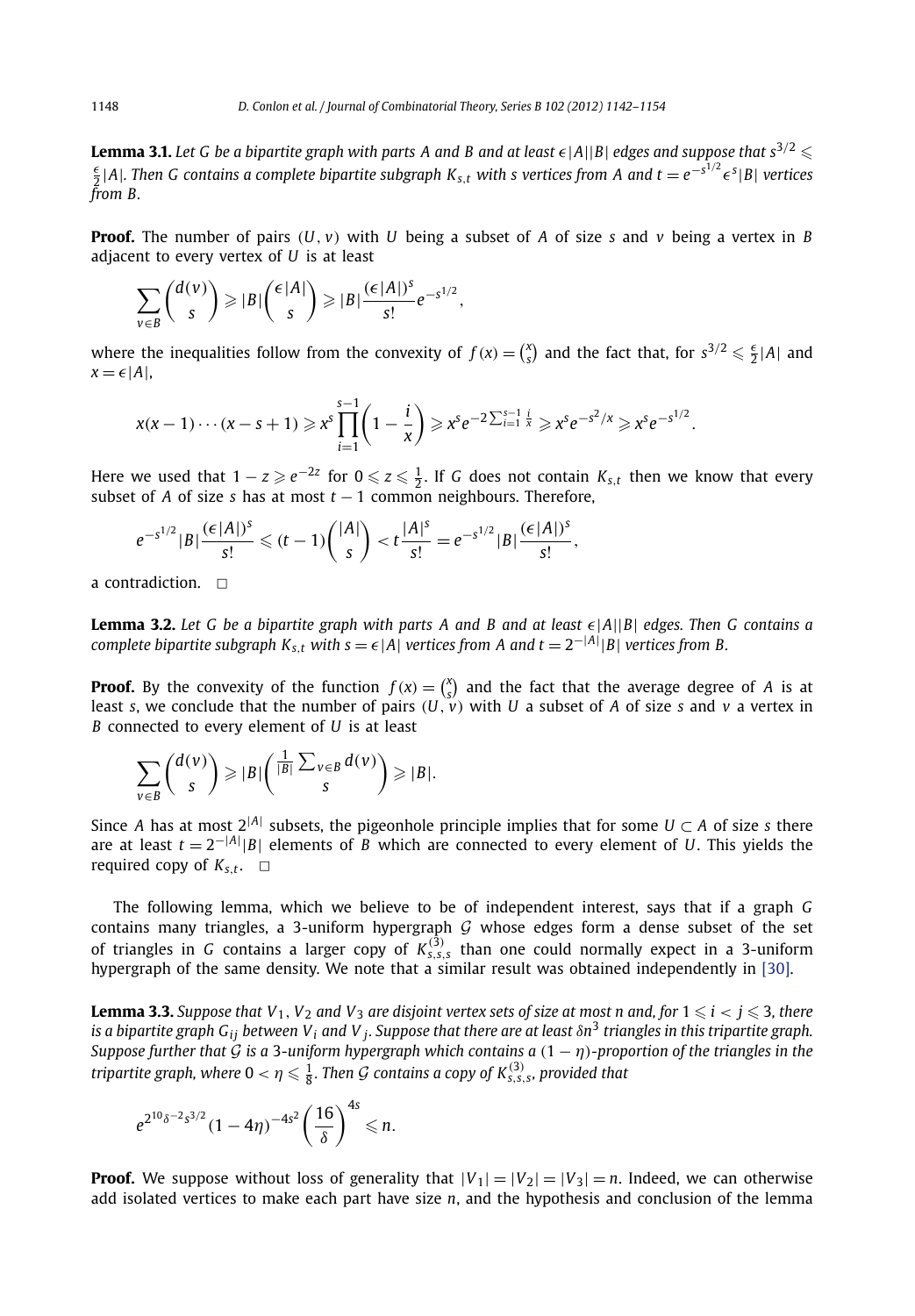are not affected. For every edge *e* in  $G_{12}$ , let  $\Delta_e$  be the number of triangles containing *e*. We will say a particular edge *e* is good if the number of edges of G containing *e* is at least a  $(1 - 2\eta)$ -proportion of the total number of triangles containing *e*. Otherwise, we say an edge is bad. Note that

$$
\sum_{e \text{ good}} \Delta_e + \sum_{e \text{ bad}} (1 - 2\eta) \Delta_e \geqslant (1 - \eta) \Delta,
$$

where  $\Delta$  is the total number of triangles in the graph. Therefore, since  $\sum_e \Delta_e = \Delta$ ,

$$
\sum_{e \text{ bad}} \Delta_e \leqslant \frac{1}{2} \Delta,
$$

that is, at least half the triangles in the tripartite graph contain a good edge. Since there are at least *δn*<sup>3</sup> triangles in the tripartite graph, this tells us that there are at least *<sup>δ</sup>* <sup>2</sup> *<sup>n</sup>*<sup>3</sup> triangles containing good edges. Calling the set of good edges  $G'_{12}$ , we see that  $G'_{12}$  has at least  $\frac{\delta}{2}n^2$  edges.

Let  $H_{12}$  be the subgraph of  $G'_{12}$  consisting of edges which are contained in at least  $\frac{\delta}{4}n$  triangles from the tripartite graph. Then  $H_{12}$  has at least  $\frac{\delta}{4}n^2$  edges. Otherwise, there would be fewer than  $\frac{\delta}{4}n \cdot n^2 + \frac{\delta}{4}n^2 \cdot n = \frac{\delta}{2}n^3$  triangles containing good edges, which would be a contradiction. Let  $s_1 =$  $\frac{\delta}{16}$  log *n* and  $t_2 = n^{\frac{1}{4}}$ . Then, since  $s_1^{3/2} \leq \frac{\delta}{8}n$  and

$$
e^{-s_1^{1/2}}\bigg(\frac{\delta}{4}\bigg)^{s_1}n\geqslant e^{-\frac{1}{4}\log n}n^{-\frac{\delta}{16}\log(4/\delta)}n\geqslant n^{-\frac{1}{4}}n^{-\frac{1}{4}}n\geqslant n^{\frac{1}{4}}=t_2,
$$

we may apply Lemma [3.1](#page-6-0) to the graph  $H_{12}$  to find a set  $S_1$  of size  $s_1$  in  $V_1$  the elements of which have at least  $t_2$  common neighbours in  $V_2$ . Call this set of neighbours  $T_2$ .

We will now restrict our attention to the tripartite graph between the vertex sets  $S_1$ ,  $T_2$  and  $V_3$ . By the choice of  $H_{12}$ , there are at least  $\frac{3}{4}|S_1||T_2||V_3|$  triangles in this graph. Moreover, since each of the edges between  $S_1$  and  $T_2$  is good, at least a  $(1 - 2\eta)$ -proportion of these triangles are triples in the hypergraph  $\mathcal{G}$ .

We may now repeat the same process within this new tripartite graph. We say that an edge of the graph between  $S_1$  and  $V_3$  is good if, within the new graph, the number of triples in  $G$  containing *e* is a  $(1 - 4\eta)$ -proportion of the total number of triangles containing *e*. Then, by the same argument as before, at least half the triangles in the new tripartite graph contain good edges. If we let *G* 13 be the set of good edges, we see that this set has at least  $\frac{\delta}{8}|S_1||V_3|$  edges. Moreover, letting  $H_{13}$  be the subgraph of  $G'_{13}$  consisting of edges which are contained in at least  $\frac{\delta}{16} |T_2|$  triangles from the tripartite graph, we see that  $H_{13}$  contains at least  $\frac{\delta}{16} |S_1||V_3|$  edges. Let  $s_2 = (\frac{\delta}{16})^2 \log n$  and  $t_3 = n^{\frac{1}{4}}$ . Since  $s_2 = \frac{\delta}{16} s_1$  and  $2^{-s_1} n \ge t_3$ , we may apply Lemma [3.2](#page-6-0) to the graph  $H_{13}$  to find a set  $S_2$  of size  $s_2$ in  $S_1$  the elements of which have at least  $t_3$  common neighbours in  $V_3$ . Call this set of neighbours *T*3.

We now have a tripartite graph between sets *S*2, *T*<sup>2</sup> and *T*<sup>3</sup> such that the graphs between *S*<sup>2</sup> and  $T_2$  and  $S_2$  and  $T_3$  are complete. Moreover, the graph contains at least  $\frac{\delta}{16} |S_2||T_2||T_3|$  triangles, a  $(1 - 4\eta)$ -proportion of which are triples in the hypergraph  $\mathcal{G}$ .

Consider the induced subgraph of  $G_{23}$  between  $T_2$  and  $T_3$ . Let the set of edges in this graph be *E*<sub>23</sub>. Note that this graph has density at least  $\frac{\delta}{16}$ . We consider the bipartite graph *K* between *S*<sub>2</sub> and *E*<sub>23</sub>, where *v* and *e* are connected if together they span a triple in G. Since a  $(1 - 4\eta)$ -proportion of the triangles between  $S_2$ ,  $T_2$  and  $T_3$  are triples, the graph *K* must have at least  $(1 - 4\eta) |S_2||E_{23}|$ edges. Note that, since

$$
e^{2^{10}\delta^{-2}s^{3/2}}\leq n,
$$

we have  $s^{3/2} \leqslant \frac{1}{4}(\frac{\delta}{16})^2\log n \leqslant \frac{1}{2}(1-4\eta)s_2.$  Therefore, an application of Lemma [3.1](#page-6-0) implies that there is a set *<sup>S</sup>* of *<sup>s</sup>* vertices in *<sup>S</sup>*<sup>2</sup> which are connected to *<sup>e</sup>*−*s*1*/*<sup>2</sup> *(*1 − 4*η)<sup>s</sup>* |*E*23| edges in *E*23. This yields a subgraph  $H_{23}$  of  $G_{23}$  between  $T_2$  and  $T_3$  of density at least  $\epsilon_0 = e^{-s^{1/2}}(1-4\eta)^s\frac{\delta}{16}$  such that every vertex in *S* is connected to every edge in  $H_{23}$ .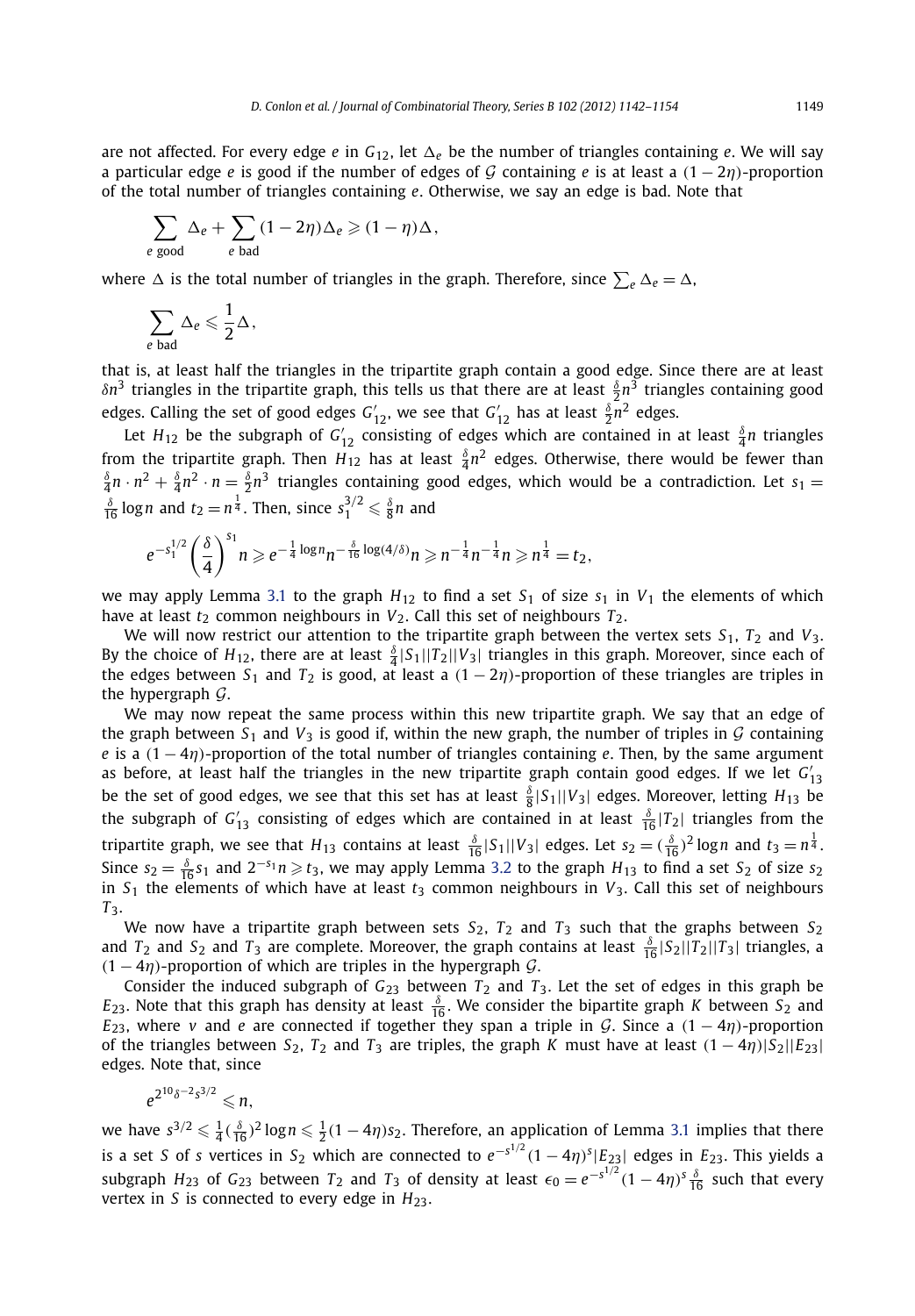Note that

$$
s^{3/2}e^{s^{1/2}}\epsilon_0^{-s}\leq e^{3s^{3/2}}(1-4\eta)^{-s^2}\left(\frac{16}{\delta}\right)^s\leqslant n^{\frac{1}{4}}.
$$

Therefore,  $s^{3/2} \leq \frac{\epsilon_0}{2} t_2$  and  $e^{-s^{1/2}} \epsilon_0^5 t_3 \geq s$ . Applying Lemma [3.1](#page-6-0) to the graph  $H_{23}$  yields a complete subgraph between two subsets S' and S'', each of size s, of  $V_2$  and  $V_3$ . The 3-uniform hypergra between *S*, *S'* and *S''* is the required  $K_{s,s,s}^{(3)}$ .  $\Box$ 

We are now ready to put Lemmas [2.1](#page-4-0) and [3.3](#page-6-0) together to prove Theorem [1.1](#page-2-0) in the following precise form.

**Theorem 3.1.** *Let* H *be a fixed* 3*-uniform hypergraph with t vertices. Then any* H*-free* 3*-uniform hypergraph on n vertices with n sufficiently large contains a complete or empty tripartite subgraph each part of which has order at least*  $(\log n)^{\frac{1}{2} + \delta(\mathcal{H})}$ , where  $\delta(\mathcal{H}) = 1/(55t^2)$ *.* 

**Proof.** Let G be a 3-uniform hypergraph on *n* vertices. Let  $\rho = (\log n)^{-1/(27t^2)}$  and  $\epsilon = (2t)^{-10} \rho^{3t^2} =$  $\Omega((\log n)^{-\frac{1}{9}})$ . If both the hypergraph G and its complement  $\overline{\mathcal{G}}$  are tri- $(\epsilon, \rho)$ -dense, then we may apply Lemma [2.1](#page-4-0) to conclude that G contains an induced copy of  $H$ .

We may therefore assume that either G or its complement is not tri- $(\epsilon, \rho)$ -dense. Without loss of generality, we will assume that  $\vec{G}$  is not tri- $(\epsilon, \rho)$ -dense, that is, that there exist three disjoint vertex sets  $V_1$ ,  $V_2$  and  $V_3$  and bipartite graphs  $G_{12}$ ,  $G_{23}$  and  $G_{31}$ , with  $G_{ij}$  between  $V_i$  and  $V_j$ , such that the number of triangles with one edge in each of the  $G_{ij}$  is at least  $\epsilon n^3$  but the number of triples of  $\overline{G}$  contained within these triangles is less than a  $\rho$ -fraction of the number of triangles. Taking the complement, we see that at least a  $(1 - \rho)$ -fraction of the triangles are edges of  $\mathcal{G}$ .

Let  $s = (\log n)^{\frac{1}{2} + \delta(\mathcal{H})}$ , where  $\delta(\mathcal{H}) = 1/(55t^2)$ . Note that, since  $\rho \leq \frac{1}{8}$  and  $1 - z \geq e^{-2z}$  for  $0 \leq$  $z \leqslant \frac{1}{2}$ ,

$$
e^{2^{10}\epsilon^{-2}s^{3/2}}(1-4\rho)^{-4s^2}\left(\frac{16}{\epsilon}\right)^{4s} \leq e^{2^{10}\epsilon^{-2}s^{3/2}}e^{32\rho s^2}e^{64s/\epsilon}.\tag{2}
$$

This expression has three terms, which we consider in turn. The exponent of the first is

$$
2^{10} \epsilon^{-2} s^{3/2} = O\left((\log n)^{2 \cdot \frac{1}{9} + \frac{3}{2} \cdot (\frac{1}{2} + 1/(55t^2))}\right) = o(\log n).
$$

The exponent of the second term is

$$
32\rho s^2 = O\left((\log n)^{-\frac{1}{27t^2} + 2(\frac{1}{2} + 1/(55t^2))}\right) = o(\log n).
$$

The exponent of the third term is

$$
\frac{64s}{\epsilon} = O\left((\log n)^{\frac{1}{2}+1/(55t^2)+\frac{1}{9}}\right) = o(\log n).
$$

Hence, as *n* is sufficiently large, overall the expression in (2) is  $n^{o(1)} \le n$ . Since the number of triangles with one vertex in each of the parts  $V_1$ ,  $V_2$ ,  $V_3$  is at least  $\epsilon n^3$ , and each of the parts has order at most *n*, an application of Lemma [3.3](#page-6-0) with  $\eta = \rho$  and  $\delta = \epsilon$  tells us that the graph contains a copy of *K*<sub>S,S,S</sub></sub> with  $s = (\log n)^{\frac{1}{2} + \delta(\mathcal{H})}$ , where  $\delta(\mathcal{H}) = 1/(55t^2)$ .  $\Box$ 

Erdős and Hajnal  $[11]$  also considered the case where the edges of a complete graph  $K_n$  have been  $\ell$ -coloured and some fixed coloured subgraph  $H$  is banned. It is now too much to hope that there might be a large clique in one particular colour. Instead, the natural object to look for is a large clique which avoids one particular colour. In this case, Erdős and Hajnal showed that there is a clique of which avoids one particular colour. In this case, Erdos and Hajnal showed that there is a clique of<br>size *e<sup>c√logn</sup>, where c depends only on <i>H* and *ℓ*. Moreover, their methods also allow one to find a bipartite graph with polynomial sized parts which avoids a particular colour. The following 3-uniform analogue has essentially the same proof as Theorem 3.1. We omit the details.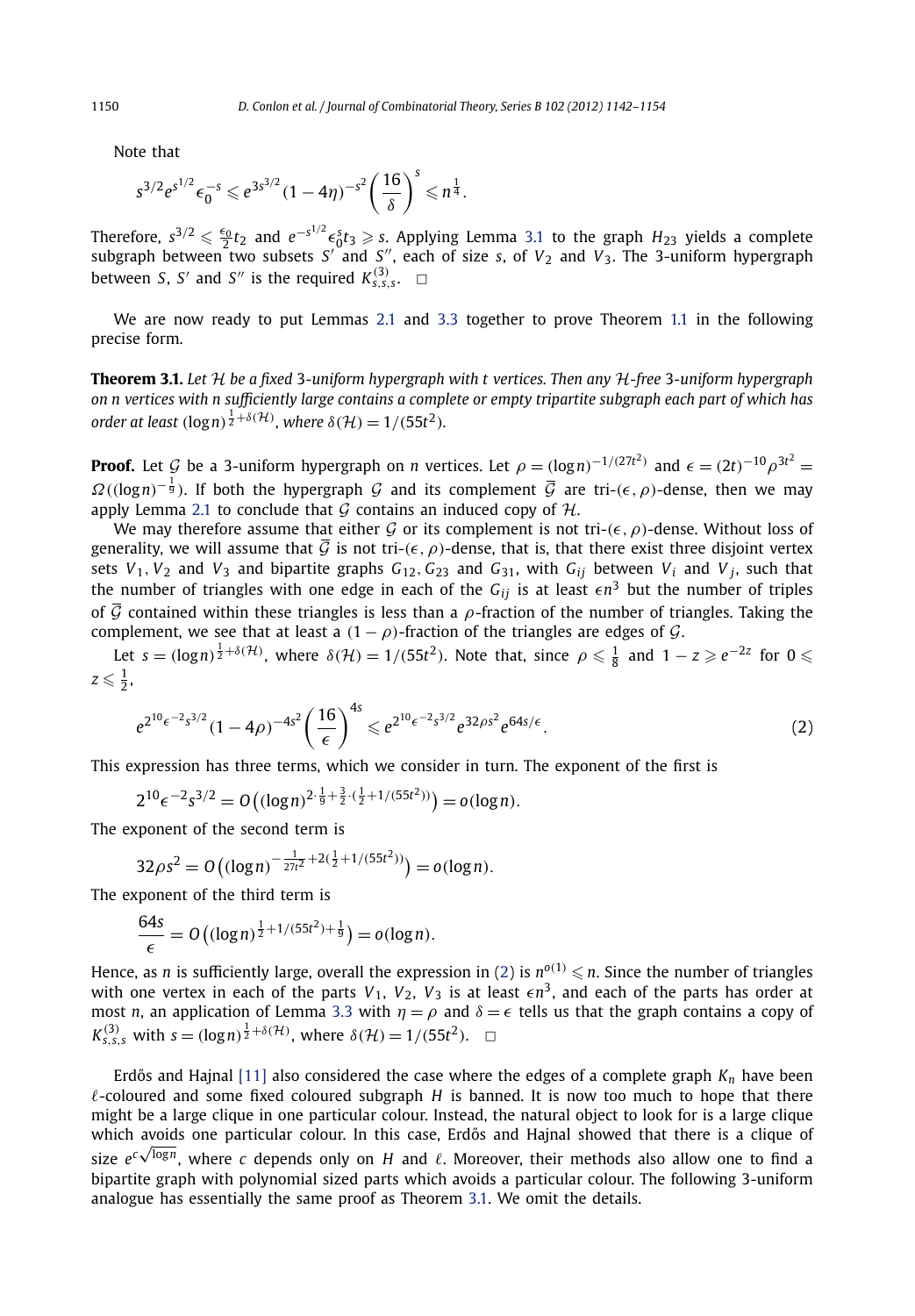<span id="page-9-0"></span>**Theorem 3.2.** *Let* H *be a complete* 3*-uniform hypergraph such that each edge has been assigned a colour from the set*  $\{1, 2, \ldots, \ell\}$ . Then there exists a constant  $\delta(\mathcal{H}) > 0$  such that, for n sufficiently large, any  $\ell$ -coloured 3*-uniform hypergraph on n vertices which does not contain a coloured copy of* H *must contain a complete* tripartite subgraph which avoids a particular colour class such that each part has order at least  $(\log n)^{\frac12+\delta(\mathcal H)}$ .

## **4. Some properties of step-up colourings**

In order to show that step-up colourings do not contain certain subgraphs, we must first know what these colourings look like. Assume, therefore, that the edges of the *k*-uniform hypergraph  $K_n^{(k)}$ have been red/blue-coloured. Let

$$
T = \{ (\gamma_1, \dots, \gamma_n) \colon \gamma_i = 0 \text{ or } 1 \}.
$$
  
If  $\epsilon = (\gamma_1, \dots, \gamma_n), \epsilon' = (\gamma'_1, \dots, \gamma'_n)$  and  $\epsilon \neq \epsilon'$ , define

$$
\delta(\epsilon,\epsilon') = \max\{i: \gamma_i \neq \gamma'_i\},\
$$

that is,  $\delta(\epsilon, \epsilon')$  is the largest coordinate at which they differ. Given this, we can define an ordering on *T* , saying that

$$
\epsilon < \epsilon'
$$
 if  $\gamma_i = 0$ ,  $\gamma'_i = 1$ ,  $\epsilon' < \epsilon$  if  $\gamma_i = 1$ ,  $\gamma'_i = 0$ ,

where  $i = \delta(\epsilon, \epsilon')$ . Equivalently, associate to any  $\epsilon$  the number  $b(\epsilon) = \sum_{i=1}^n \gamma_i 2^{i-1}$ . The ordering then says simply that  $\epsilon < \epsilon'$  if and only if  $b(\epsilon) < b(\epsilon')$ .

We colour the complete  $(k + 1)$ -uniform hypergraph on the set *T* as follows. If  $\epsilon_1 < \cdots < \epsilon_{k+1}$ , for  $1 \leq i \leq k$ , let  $\delta_i = \delta(\epsilon_i, \epsilon_{i+1})$ . A fundamental property of step-up colourings is that  $\delta_i$  is different from  $\delta_{i+1}$ .

If  $\delta_1, \ldots, \delta_k$  form a monotone sequence (increasing or decreasing), then let the colour of  $\{\epsilon_1, \ldots, \epsilon_{k+1}\}\$  be given by the colour of  $\{\delta_1, \ldots, \delta_k\}$ .

If  $\delta_1, \ldots, \delta_k$  is not monotone, it must contain a local maximum or local minimum, that is, an *i* for which  $\delta_{i-1} < \delta_i > \delta_{i+1}$  or  $\delta_{i-1} > \delta_i < \delta_{i+1}$  respectively. Let  $\delta_i$  be the first such local extremum, that is, the one with the smallest subscript. We colour  $\{\epsilon_1, \ldots, \epsilon_{k+1}\}$  blue or red, respectively, depending on whether the sequence  $\delta_1, \ldots, \delta_k$  has a local maximum or minimum at  $\delta_i$ .

This colouring is exactly that used by Erdős and Hajnal to prove their stepping-up lemma. We will refer to such a colouring as a step-up colouring. In order to prove Theorem [1.2](#page-3-0), we will show that there are certain 2-coloured hypergraphs  $H$  which do not occur within step-up colourings.

**Lemma 4.1.** For  $k \ge 3$ , there is a fixed 2-coloured complete  $(k + 1)$ -uniform hypergraph  $\mathcal H$  which never occurs *within a step-up colouring T .*

**Proof.** We will in fact show that for every  $h \geq k + 5$  there is a 2-coloured complete  $(k + 1)$ -uniform hypergraph on *h* vertices which never occurs within a step-up colouring. We accomplish this by a simple counting argument which shows that the number of colourings on *h* vertices which occur within a step-up colouring is considerably less than the total number of colourings on *h* vertices. We first bound the number of colourings on *h* vertices which occur within a step-up colouring.

A total preorder  $\leq$  is a binary relation that is transitive (i.e., for all *x*, *y*, and *z*, if  $x \leq y$  and  $y \leq z$ , then  $x \le z$ ) and total (i.e., for all *x* and *y*,  $x \le y$  or  $y \le x$ ). For example, the elements of a sequence of integers has the total preorder  $\leq$ . In particular, we can associate to each sequence  $\delta_1, \ldots, \delta_{h-1}$  its total preorder  $\leq$ . The ordered Bell number  $H_n$  is the number of total preorders on a sequence of *n* elements, and also counts the number of ordered partitions of the set  $[n] := \{1, \ldots, n\}$ . For each ordered partition  $P : [n] = I_1 \cup \cdots \cup I_t$ , consider the mapping  $f_P : [n] \rightarrow [n]$  defined by, for  $i \in I_i$ ,  $f_P(i) = j$ . This gives an injective mapping from the set of ordered partitions of [*n*] to the set of mappings from [*n*] to [*n*]. Hence,  $H_n \le n^n$ .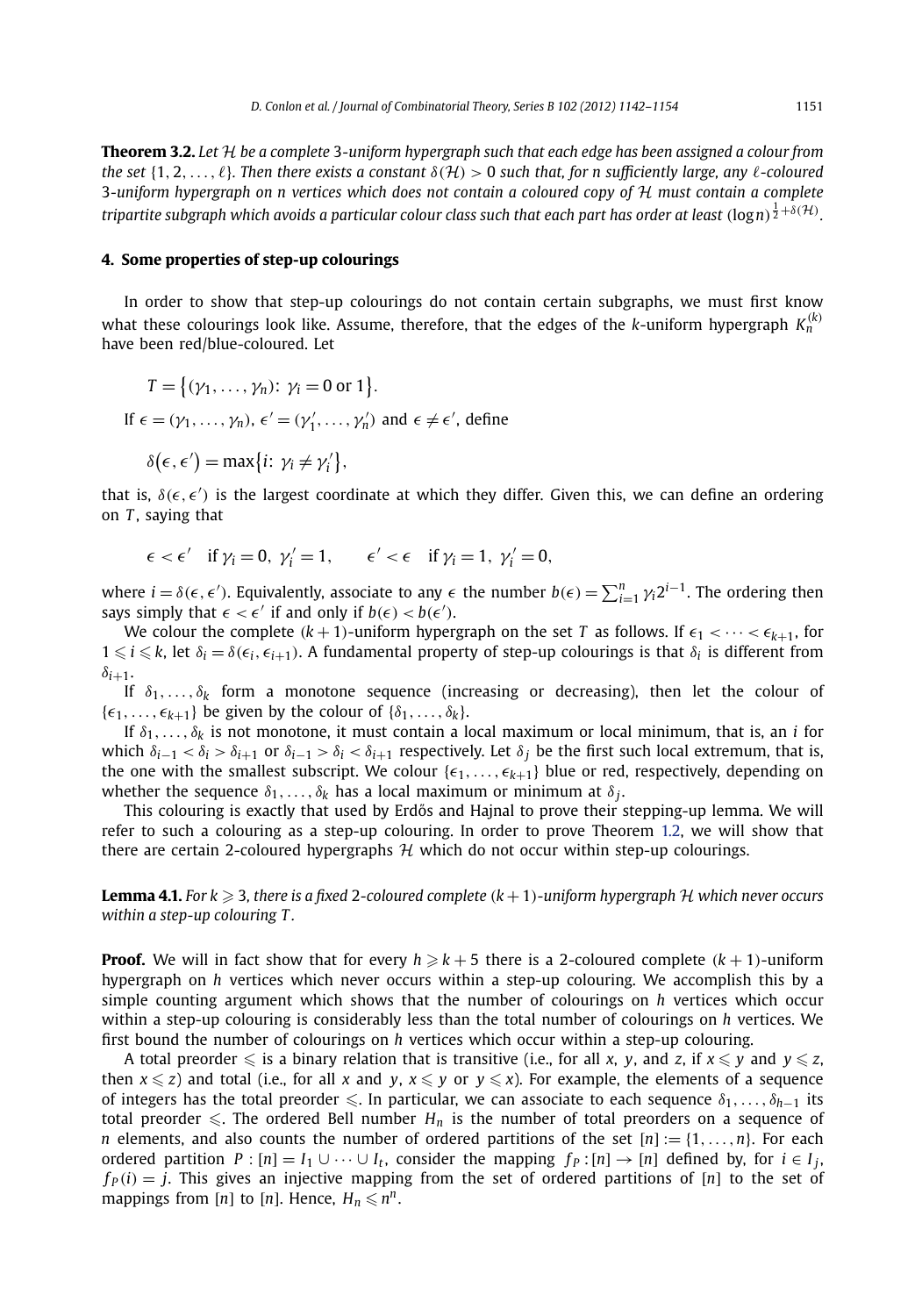<span id="page-10-0"></span>For a sequence  $\epsilon_1 < \cdots < \epsilon_h$ , a useful property is that, for  $1 \leq i < j \leq h$ , we have

$$
\delta_{i,j} := \delta(\epsilon_i, \epsilon_j) = \max_{i \le l \le j-1} \delta_l,\tag{3}
$$

where  $\delta_l = \delta(\epsilon_l, \epsilon_{l+1})$ . In particular, the  $\binom{h}{2}$  integers  $\delta_{i,j}$  are completely determined by the  $h-1$ integers *δ<sup>i</sup>* .

We claim that the colours of the  $(k + 1)$ -tuples of  $\epsilon_1, \ldots, \epsilon_h$  in a step-up colouring are completely determined by the colours of the *k*-tuples of  $\delta_1, \ldots, \delta_{h-1}$  and the total preorder  $\leq$  on these numbers. In particular, the colouring of the  $(k + 1)$ -tuples does not depend on the  $\delta s$ , but only on the colouring of the edges between them and their order. To verify this claim, consider an edge  $e = (\epsilon_{i_1}, \ldots, \epsilon_{i_{k+1}})$ with  $\epsilon_{i_1} < \cdots < \epsilon_{i_{k+1}}$ . For  $1 \leq i \leq k$ , consider the associated *k*-tuple  $d = (\delta_{i_t, i_{t+1}})_{t=1}^k$ , where the terms of this sequence are defined in (3). If the sequence *d* is not monotone, then the colour of *e* is determined by whether or not the first local extrema of *d* is a maxima or minima. This is determined by the order of the elements of *d*, and it follows from (3) that this is determined by the total preorder  $\leq$  on the *h*−1 numbers *δ<sup>i</sup>* . Otherwise, *d* is monotone, and the colour of *e* is the colour of *d*, which only depends on the colouring of the *k*-tuples.

The number of 2-colourings of the *k*-tuples of a set of size *h* −1 is 2*( h*−1 *<sup>k</sup> )*. Hence, the number of 2 coloured complete  $(k + 1)$ -uniform hypergraphs on *h* vertices which occur within a step-up colouring is at most  $H_{h-1}2^{h-1} \leq (h-1)^{h-1}2^{h-1} := A$ .

The number of 2-edge-coloured complete  $(k + 1)$ -uniform hypergraphs on *h* labelled vertices is  $2^{\binom{h}{k+1}}$ , and hence the number of distinct (up to isomorphism) 2-edge-coloured complete  $(k+1)$ uniform hypergraphs on *h* vertices is at least  $\frac{1}{h!} 2^{\binom{h}{k+1}} := B$ . As for  $h \geqslant k+5$ , we have

$$
A/B = h!(h-1)^{h-1}2^{-(\frac{h-k-1}{k+1})(\binom{h-1}{k}} < 1,
$$

there is a 2-coloured complete  $(k+1)$ -uniform hypergraph on *h* vertices which does not appear in a step-up colouring.  $\Box$ 

One can deduce Theorem [1.2](#page-3-0) from Lemma [4.1](#page-9-0) as follows. Start with a 2-edge-colouring of the complete *(k* − 1*)*-uniform hypergraph on *n* vertices whose largest monochromatic clique is of order  $O(r_{k-1}^{-1}(n))$ . Apply the stepping-up construction described above. By the Erdős–Hajnal result mentioned in the introduction, this gives a 2-edge-colouring of the complete *k*-uniform hypergraph on *N* =  $2^n$  vertices whose largest monochromatic clique is still of order  $O(r_{k-1}^{-1}(n)) = O(r_k^{-1}(N))$ . On, the other hand by Lemma [4.1,](#page-9-0) this colouring does not contain a fixed 2-coloured complete *k*-uniform hypergraph  $H$ .

# **5. Concluding remarks**

A simple extension of the example given after Theorem [1.1](#page-2-0) allows one to show that there are *k*uniform hypergraphs  $H$  and  $H$ -free hypergraphs  $G$  on *n* vertices within which the largest complete or empty *k*-partite subgraph, with all parts of the same order, is of order at most *c(*log*n)*<sup>1</sup>*/(k*−2*)* . Indeed, this can be established by considering a random  $(k-1)$ -uniform hypergraph  $\mathcal{G}_0$  on the vertex set  $\{1, \ldots, n\}$ , and forming a *k*-uniform hypergraph G on the same vertex set whose edges are all *k*-tuples  $(i_1, \ldots, i_k)$  with  $i_1 < \cdots < i_k$  such that  $(i_1, \ldots, i_{k-1})$  is an edge of  $\mathcal{G}_0$ . On the other hand, a standard density argument shows that any hypergraph on *n* vertices must contain a complete or empty *k*-partite subgraph with parts of order *c(*log*n)*<sup>1</sup>*/(k*−1*)* . We make the following conjecture.

**Conjecture 1.** Let H be a k-uniform hypergraph, where  $k \geq 3$ . Then any H-free k-uniform hypergraph *on n vertices contains a complete or empty k-partite subgraph each part of which has order at least (*log*n)*<sup>1</sup>*/(k*−2*)*−*o(*1*) .*

It is possible to show that the notion of tri-density and the embedding lemma, Lemma [2.1,](#page-4-0) both extend to the *k*-uniform case. Indeed, if one is not particularly concerned with bounds, an application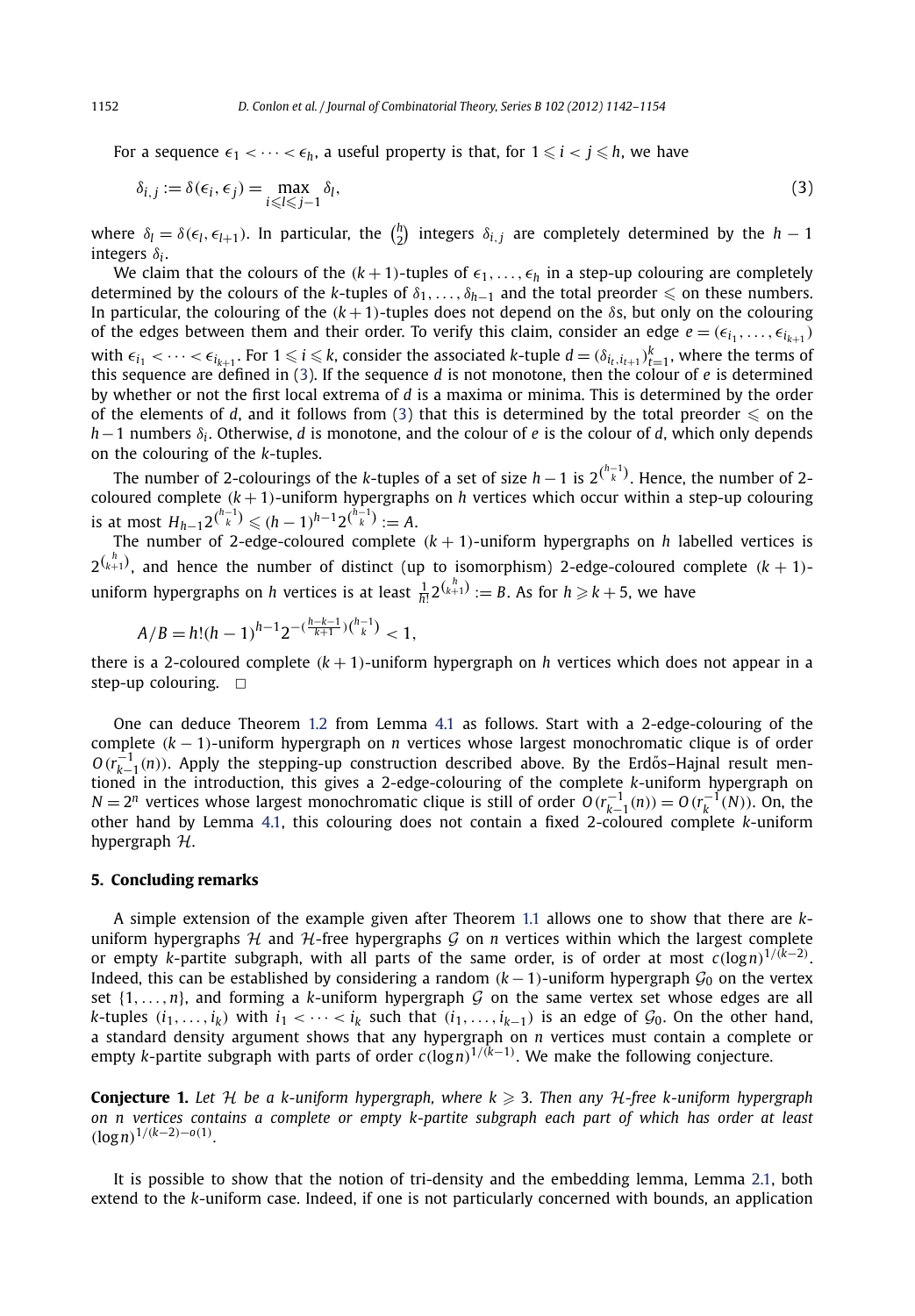<span id="page-11-0"></span>of hypergraph regularity and counting immediately allows one to prove such an embedding lemma. The real stumbling block in extending our result to the *k*-uniform case is Lemma [3.3,](#page-6-0) which does not seem to generalise easily. Understanding and resolving this difficulty could also be useful in extending the results of [8], on finding almost monochromatic subsets within colourings of  $K_n^{(3)}$ , to the *k*-uniform case.

Another direction which one could take would be to consider random  $H$ -free hypergraphs. In a recent paper, Loebl, Reed, Scott, Thomason and Thomassé [27] showed that almost every *H*-free graph on *n* vertices contains a clique or independent set of size *nδ(H)* . Perhaps this result could be extended to hypergraphs in some interesting fashion.

Finally, it would be of great interest to show that Theorem [1.2](#page-3-0) also holds for 3-uniform hypergraphs. It seems likely that in order to do this one must first resolve the central Ramsey problem for 3-uniform hypergraphs. That is, one would need to show that there are 2-colourings of the edges of  $K_n^{(3)}$  which contain no cliques or independent sets of size *c* log logn. Such a colouring, if it does exist, is likely to avoid some class of subgraphs.

#### **Acknowledgments**

Credit and thanks are due to Vojta Rödl and Mathias Schacht, who brought the question regarding tripartite subgraphs of  $H$ -free hypergraphs to our attention.

#### **References**

- [1] N. Alon, J. Pach, R. Pinchasi, R. Radoičić, M. Sharir, Crossing patterns of semi-algebraic sets, J. Combin. Theory Ser. A 111 (2005) 310–326.
- [2] N. Alon, J. Pach, J. Solymosi, Ramsey-type theorems with forbidden subgraphs, Paul Erdős and his mathematics, Combinatorica 21 (2001) 155–170.
- [3] M. Chudnovsky, S. Safra, The Erdős–Hajnal conjecture for bull-free graphs, J. Combin. Theory Ser. B 98 (2008) 1301–1310.
- [4] M. Chudnosky, Y. Zwols, Large cliques or stable sets in graphs with no four-edge path and no five-edge path in the complement, J. Graph Theory, in press.
- [5] D. Conlon, The Ramsey number of dense graphs, Bull. London Math. Soc., in press.
- [6] D. Conlon, J. Fox, B. Sudakov, Hypergraph Ramsey numbers, J. Amer. Math. Soc. 23 (2010) 247–266.
- [7] D. Conlon, J. Fox, B. Sudakov, On two problems in graph Ramsey theory, Combinatorica, in press.
- [8] D. Conlon, J. Fox, B. Sudakov, Large almost monochromatic subsets in hypergraphs, Israel J. Math. 181 (2011) 423–432.
- [9] D. Conlon, J. Fox, B. Sudakov, An improved bound for the stepping-up lemma, Discrete Appl. Math., in press.
- [10] P. Erdős, On extremal problems of graphs and generalized graphs, Israel J. Math. 2 (1964) 183–190.
- [11] P. Erdős, A. Hajnal, Ramsey-type theorems, Discrete Appl. Math. 25 (1989) 37–52.
- [12] P. Erdős, A. Hajnal, J. Pach, A Ramsey-type theorem for bipartite graphs, Geombinatorics 10 (2000) 64–68.
- [13] P. Erdős, R. Rado, Combinatorial theorems on classifications of subsets of a given set, Proc. Lond. Math. Soc. 3 (1952) 417–439.
- [14] P. Erdős, G. Szekeres, A combinatorial problem in geometry, Compos. Math. 2 (1935) 463-470.
- [15] J. Fox, J. Pach, Cs.D. Tóth, Intersection patterns of curves, J. Lond. Math. Soc. 83 (2011) 389-406.
- [16] J. Fox, B. Sudakov, Induced Ramsey-type theorems, Adv. Math. 219 (2008) 1771–1800.
- [17] J. Fox, B. Sudakov, Density theorems for bipartite graphs and related Ramsey-type results, Combinatorica 29 (2009) 153– 196.
- [18] J. Fox, B. Sudakov, Two remarks on the Burr-Erdős conjecture, European J. Combin. 30 (2009) 1630-1645.
- [19] W.T. Gowers, Quasirandomness, counting and regularity for 3-uniform hypergraphs, Combin. Probab. Comput. 15 (2006) 143–184.
- [20] W.T. Gowers, Hypergraph regularity and the multidimensional Szemerédi theorem, Ann. of Math. 166 (2007) 897–946.
- [21] R.L. Graham, V. Rödl, A. Ruciński, On graphs with linear Ramsey numbers, J. Graph Theory 35 (2000) 176-192.
- [22] R.L. Graham, V. Rödl, A. Ruciński, On bipartite graphs with linear Ramsey numbers, Combinatorica 21 (2001) 199-209.
- [23] R.L. Graham, B.L. Rothschild, J.H. Spencer, Ramsey Theory, 2nd edition, John Wiley & Sons, 1990.
- [24] T. Kővári, V. Sós, P. Turán, On a problem of K. Zarankiewicz, Colloq. Math. 3 (1954) 50-57.
- [25] Y. Kohayakawa, B. Nagle, V. Rödl, M. Schacht, Weak regularity and linear hypergraphs, J. Combin. Theory Ser. B 100 (2010) 151–160.
- [26] Y. Kohayakawa, V. Rödl, J. Skokan, Hypergraphs, quasi-randomness, and conditions for regularity, J. Combin. Theory Ser. A 97 (2002) 307–352.
- [27] M. Loebl, B. Reed, A. Scott, A. Thomason, S. Thomassé, Almost all *H*-free graphs have the Erdős–Hajnal property, in: An Irregular Mind, Szemerédi is 70, Bolyai Soc. Math. Stud. 21 (2010) 405–414.
- [28] B. Nagle, V. Rödl, M. Schacht, The counting lemma for regular *k*-uniform hypergraphs, Random Structures Algorithms 28 (2006) 113–179.
- [29] H. Prömel, V. Rödl, Non-Ramsey graphs are *c* log*n*-universal, J. Combin. Theory Ser. A 88 (1999) 379–384.